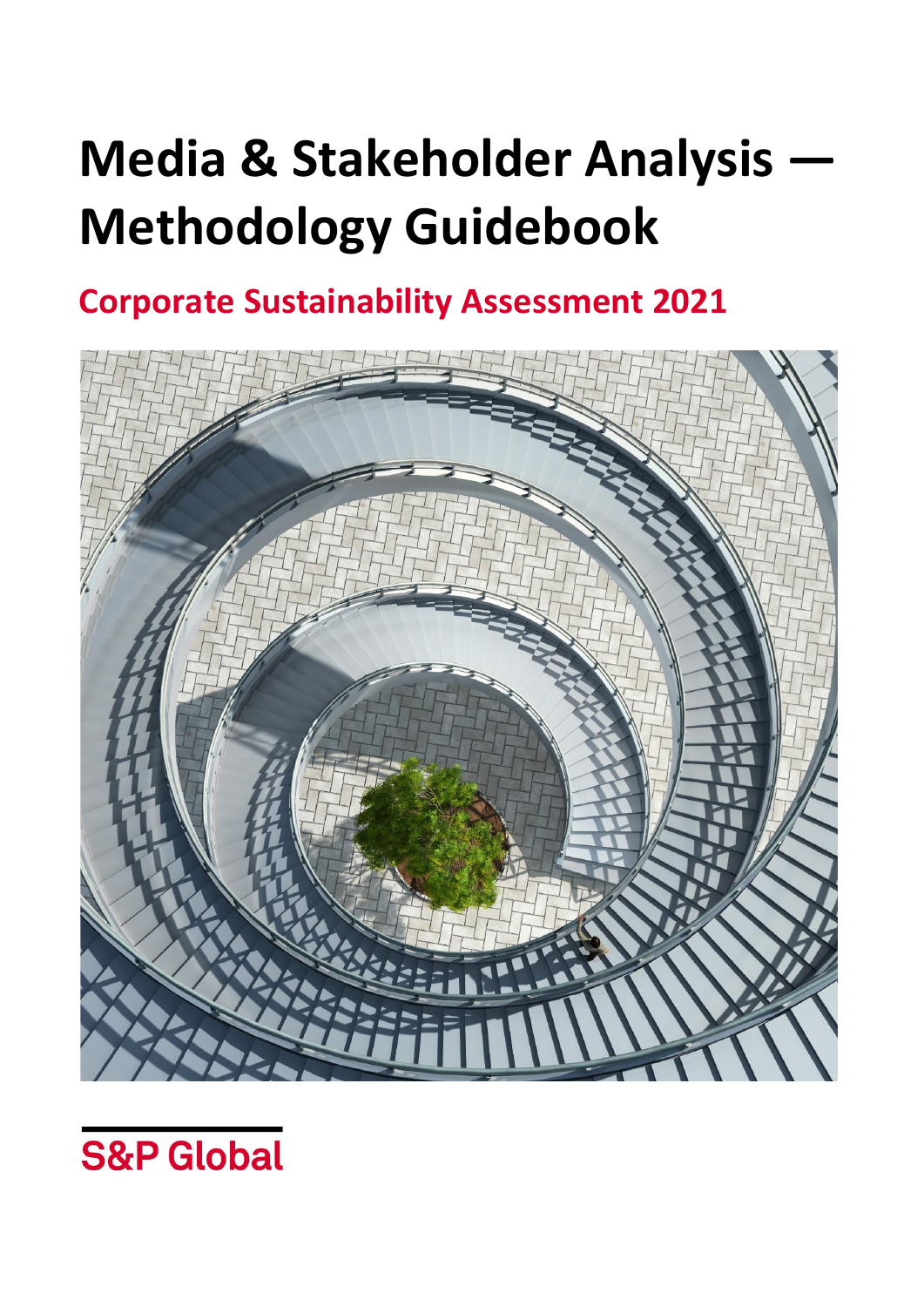# **Table of Contents**

| Introduction                                  | 3              |
|-----------------------------------------------|----------------|
| Defining Media and Stakeholder Analysis Cases | 4              |
| Company responsibility                        | 4              |
| Materiality                                   | 4              |
| Timing                                        | 4              |
| <b>Evaluation Methodology</b>                 | 6              |
| Impact rating                                 | 6              |
| Company response assessment                   | 6              |
| Selection of relevant CSA criteria            | $\overline{7}$ |
| <b>MSA Scoring Methodology</b>                | 9              |
| MSA score                                     | 9              |
| MSA score multiplier                          | 10             |
| Multiple cases impacting the same criterion   | 11             |
| <b>Quality Control</b>                        | 12             |
| Monthly & Ad hoc review                       | 13             |
| Monthly review                                | 13             |
| Ad hoc review                                 | 13             |
| Communication                                 | 14             |
| Request for information to companies          | 14             |
| <b>Communication about MSA results</b>        | 14             |
| MSA case impact on the company's score        | 15             |

**[Disclaimer](#page-16-0) 17**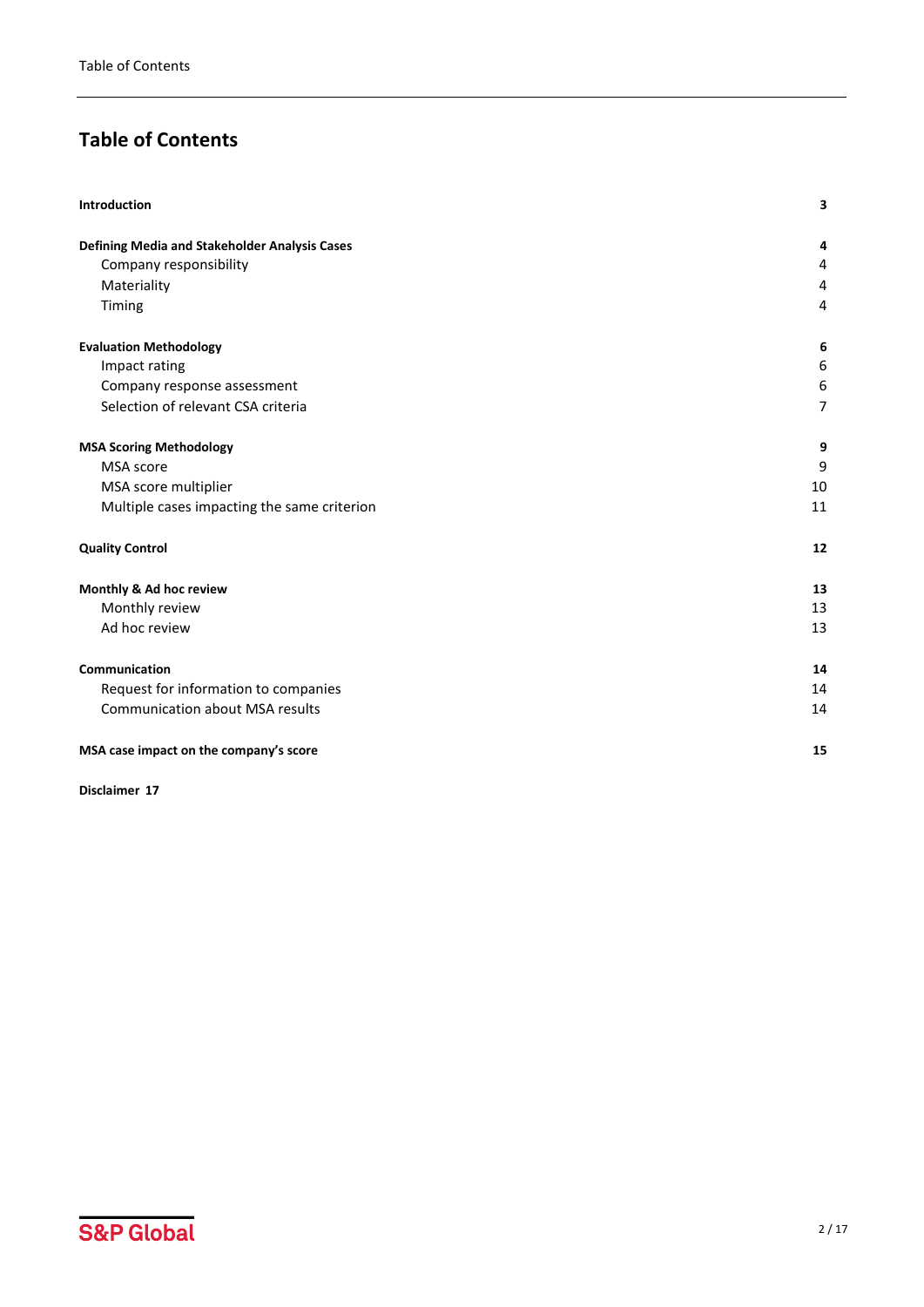# <span id="page-2-0"></span>**Introduction**

The Media and Stakeholder Analysis (MSA) forms an integral part of the S&P Global Corporate Sustainability Assessment (CSA) and enables S&P Global to monitor companies' sustainability performance on an ongoing basis by assessing current controversies with potentially negative reputational or financial impacts.

Throughout the year, S&P Global ESG Research monitors news coverage of assessed companies on a daily basis using news stories from the media and stakeholder groups compiled and pre-screened by RepRisk, a leading business intelligence provider specializing in environmental, social and governance issues. News stories covered by the Media and Stakeholder Analysis include a range of issues such as economic crime or corruption, fraud, illegal commercial practices, human rights issues, labor disputes, workplace safety, catastrophic accidents or environmental violations.

The MSA allows S&P Global to ensure that companies are upholding the sustainable business principles that they advocate and communicate to investors and other stakeholders.

CSA stakeholders are increasingly interested in monitoring and understanding corporate controversies. It is essential that the companies picked by investors meet the highest levels of corporate sustainability standards, and they rely on S&P Global to ensure this is carefully monitored and communicated. As participation has grown over the past years and CSA scores have improved in tandem with global improvements in corporate sustainability disclosure and performance, the MSA scoring approach ensures that controversies are well reflected in final scores, clearly differentiating company performance for investors and other users of the CSA results.

At the same time, we acknowledged the need to be more transparent about the MSA process and the CSA overall, and thus we published our detailed updates to the scoring approach and the decision process used to determine an MSA impact.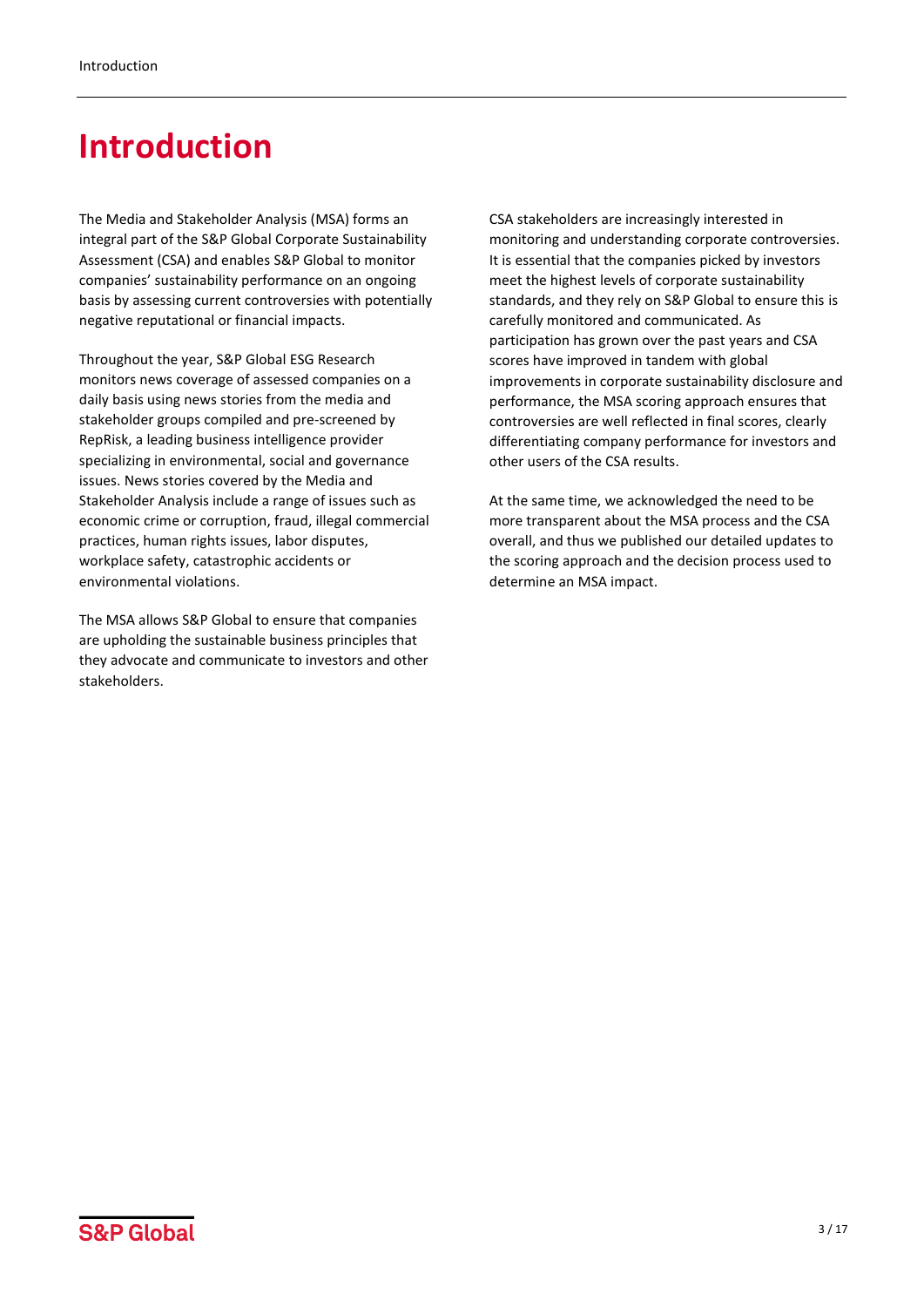# <span id="page-3-0"></span>**Defining Media and Stakeholder Analysis Cases**

The MSA is used as a system of "checks and balances" to ensure that companies are upholding the policies and business standards that they claim to their stakeholders.

The main objective of the MSA process is to gain insight into management's ability to mitigate reputational risks and protect shareholder value.

An MSA "case" is created if a company has been involved in a specific negative event and/or if the incident reveals that the company's actions are inconsistent with its stated policies and goals and exposes either a failure of management or of company systems and processes.

# <span id="page-3-1"></span>**Company responsibility**

- The incident suggests a breach of company policies, internationally accepted policies or national or international legislation;
- The incident highlights a failure in management or company monitoring systems and processes;
- A court decision holds the company responsible for the incident, or the company has settled outside of a court ruling;
- The company is considered responsible for subsidiaries in which it has a stake of 50% or higher.

### <span id="page-3-2"></span>**Materiality**

The incident has a material financial impact on the company, i.e. the company pays fines or settlements that impact its financial performance;

Incidents or accusations that criticize legitimate business activities, even if those activities are controversial in nature (i.e. investments in Tar Sands, palm oil, GMOs) or when the company is indiscriminately included in general criticism of an industry (where multiple companies are named and no single company's responsibility is clear) are not considered to be MSA cases.

In order to determine whether an MSA case should be created for a company, the three factors below are considered.

- The incident has a material reputational impact on the company, i.e. the reputation of a specific company is affected by the case beyond industry-wide criticism, with the threat of repercussions from customers or business partners;
- The incident has a material business impact on the company, i.e. the company is excluded from doing business in certain regions or its license to operate is threatened;
- The incident has an operational impact on the company, i.e. the incident results in production stoppages or the interruption of operations;
- <span id="page-3-3"></span>There are smaller recurring issues that show control systems have not been implemented or are not effective, even if no single major issue has occurred.

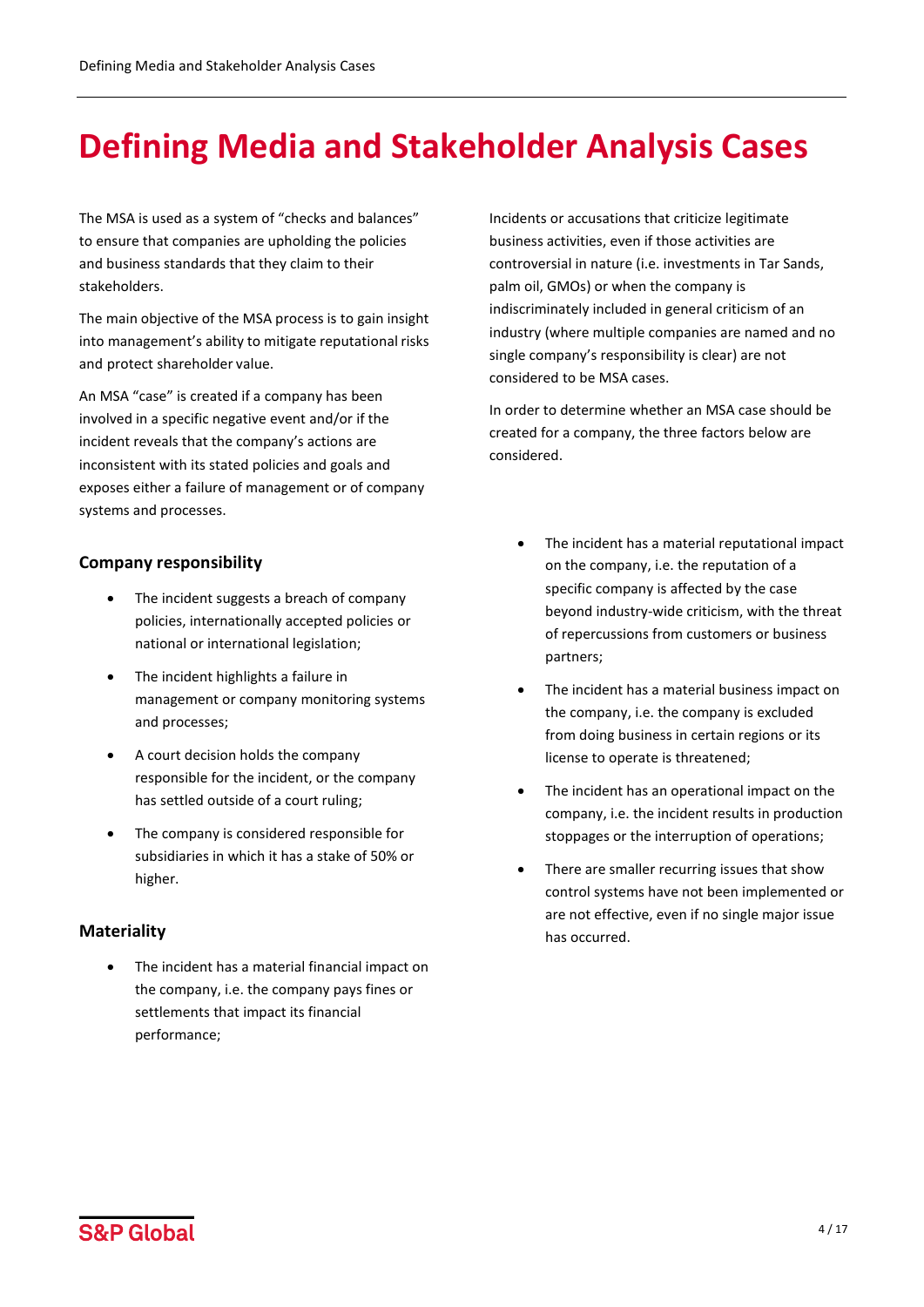# **Timing**

- The assessment timeframe for the Dow Jones Sustainability Indices runs from July of the previous year until the end of July of the current assessment year. Every new piece of information published in this timeframe is taken into account. The timeframe refers to the publication of the news, not to the timeframe in which the case occurred;
- News published between January and July of the previous year that have not been taken into account in the previous assessment cycle may also be considered;
- Throughout the year, MSA cases are reviewed on an ongoing basis to capture incidents and to allow companies to respond in a more timely manner. As a result, company scores may be adjusted on a monthly basis to reflect these MSA cases. Cases arising during a monthly review will be carried over in the next annual review or reassessed, for example if new news has been published or if the incident at the company persists;
- Cases deemed extremely severe by S&P Global ESG Research and the Dow Jones Sustainability Index Committee may result in an immediate score adjustment and possible exclusion of the company from an index;
- Cases that have resulted in a negative MSA impact in past assessment cycles (excluding monthly reviews) are not counted again unless:
	- $\circ$  there is significant news with an immediate impact on the company or
	- o the impact of the case was major in the previous annual assessment cycle;
- All cases that have resulted in a negative MSA impact determined to be "major" will be reassessed in the following assessment cycle.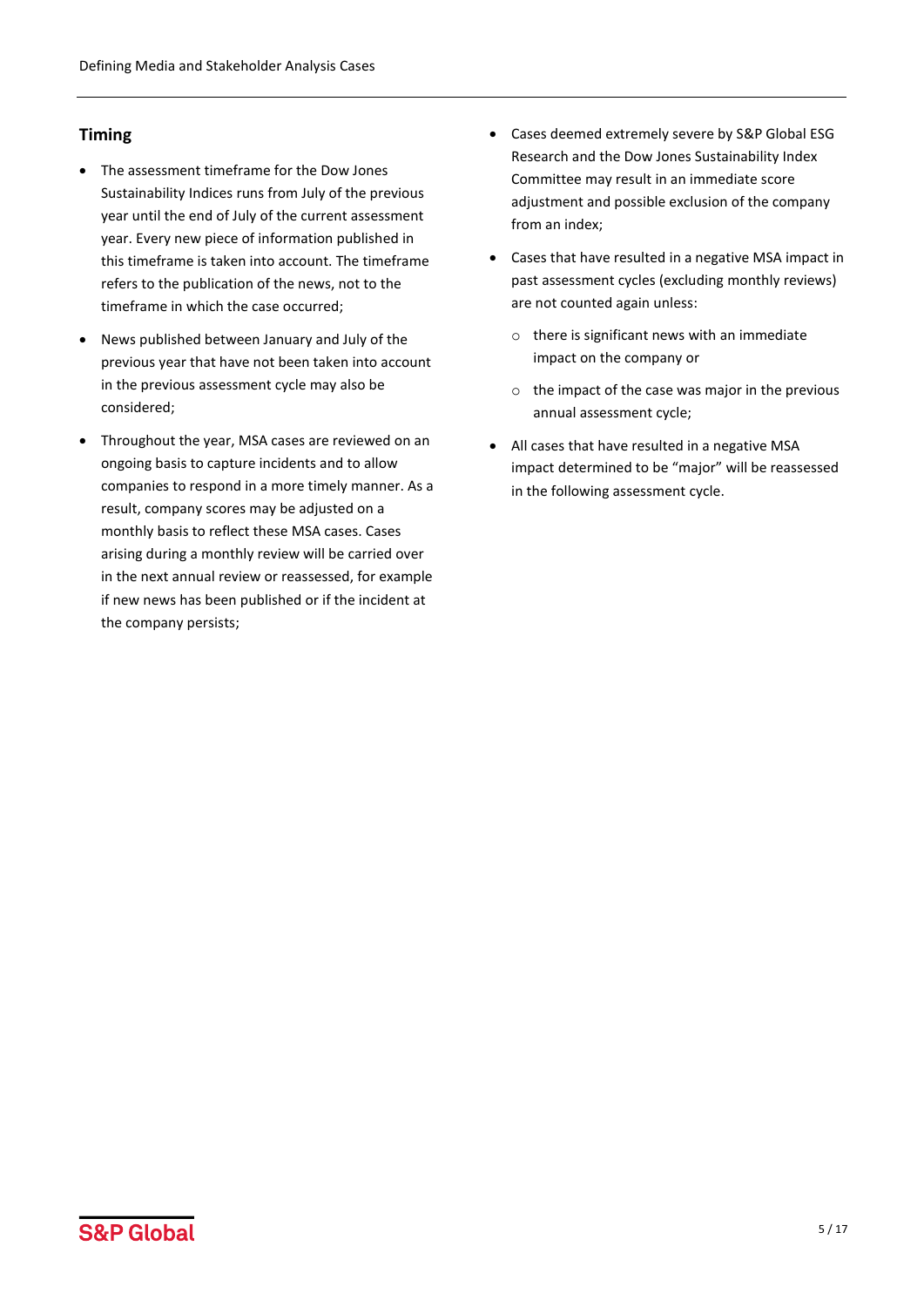# <span id="page-5-0"></span>**Evaluation Methodology**

Once an MSA case is created, the case is assessed to determine its impact on the company's score. Two main factors are considered in the case evaluation: the impact on the company and how the company has addressed the issue by taking measures to minimize the negative impact of the crisis and avoid a future recurrence of such incidents.

# <span id="page-5-1"></span>**Impact rating**

There are three possible impact ratings:

- **Minor**
- **Medium**
- **Major**

The criteria used to determine the impact rating are the following:

• **Breach of company's policies and extent of management failure**

Is there a clear breach of company policies, indicating systemic issues in the company's management or monitoring systems?

In evaluating the impact of the breach of company's policies or regulations, S&P Global ESG Research takes into account the extent of the breach, the frequency of similar breaches within the last three years, potential dismissals or prison sentences and the extent of executive management's involvement.

# • **Fines / settlements / legal costs / operational costs**

Has the company paid significant fines that affect its bottom line? Is the company involved in investigations or litigations that carry significant costs or could result in financial repercussions? Does the case result in operational costs that affect the company's financial stability?

In evaluating the impact of the fines or other costs involved, the total cost (fines, settlements, operational costs) in relation to the company's operating income is considered. In case of fines and legal settlements, the size of the fine or settlement relative to fines and settlements given to other companies in the same sector in the last three years is also considered.

• **Reputation**

Is the reputation of the company affected? Is it affected in all regions where the company is operating, or only in some countries? Has the reputational impact influenced the company's relationship with key stakeholders such as customers and business partners?

# <span id="page-5-2"></span>**Company response assessment**

In evaluating the company's response to the case, the goal is to assess whether, given the nature of the issue, communication is timely and useful to understand the company's position and actions, and whether the company has taken appropriate measures to avoid similar cases in the future and publicly communicated these measures to its stakeholders.

The assessment of the measures taken depends on the severity of the case, i.e. higher severity issues necessitate more detailed and comprehensive measures.

The following four categories of company responses have been defined:

• **No communication — no measures taken**

There is no public information released by the company on the identified case and there is no indication that measures have been taken to avoid similar cases in the future.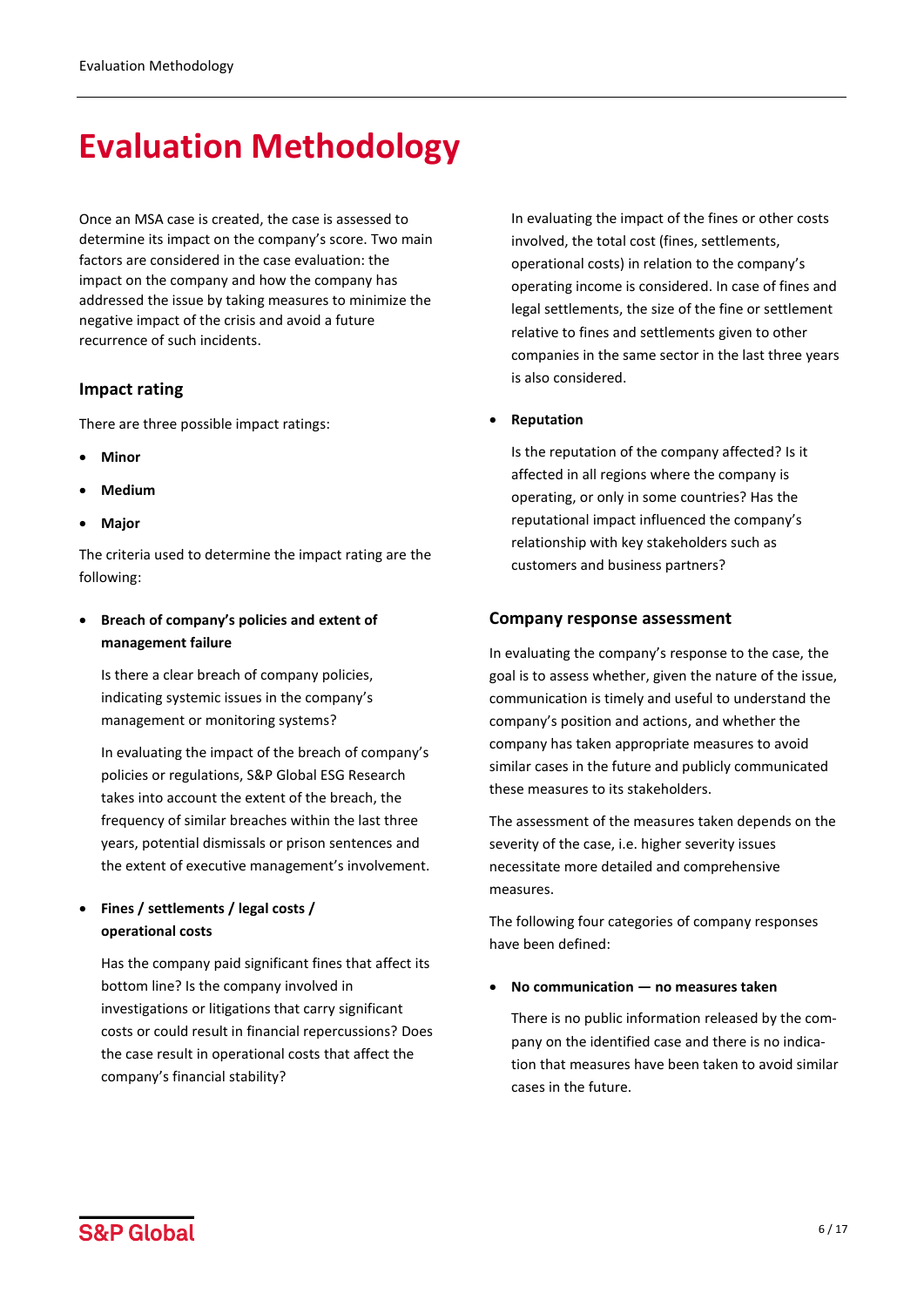• **Communication — no or partial measures taken**

The company has communicated about the issue, and partial measures might have been taken, however, the measures are not considered sufficient, appropriate, or timely. The measures taken by the company are limited to the specific case and its short-term consequences. However, such measures are not considered sufficient to minimize the likelihood that similar issues will reoccur in the future and to address systemic issues within the company.

The evaluation of sufficient, appropriate and timely measures depends on the severity of the case. However, the following measures are generally considered insufficient:

- o Measures that are limited to minimum actions or payments ordered by courts or authorities;
- o Dismissal of responsible employees or termination of business relationships without establishing mechanisms to ensure that similar issues do not reoccur;
- o Vague statements such as "improvements to internal policies or codes of conduct" or other non-specific statements regarding improvement to control mechanisms;
- o Voluntary settlements, compensation of customers / damaged parties.

#### • **Communication — appropriate measures taken**

The company has communicated about the issue and about the measures taken to address both the specific case and its short-term consequences as well as the future reoccurrence. The measures are proactive, timely, forward-looking and address the issue from a long-term, company-wide perspective to minimize the likelihood of the issue's reoccurrence in the future. However, such measures are not publicly disclosed.

Appropriate measures include comprehensive plans that strengthen specific procedures, policies or systems. These may include training, restructuring, enhanced control mechanisms, leadership changes and tools to monitor the effectiveness of the measures taken. In some instances they may result in the discontinuation of a controversial or problematic product line or unit.

# • **Communication — appropriate measures taken publicly disclosed**

The company has appropriate measures, as described above, and they have been publicly disclosed.

# <span id="page-6-0"></span>**Selection of relevant CSA criteria**

Depending on the extent and severity of the case, a single case may impact anywhere from one to six criteria. Major cases usually impact several criteria, whereas minor cases typically impact one or two criteria. The more criteria involved, the greater the potential impact on the company's score.

Criteria such as business ethics, corporate governance, risk and crisis management or supply chain management are often used in combination with other criteria, as illustrated in the examples below:

The criterion **Business Ethics** is selected when a case involves an unethical behavior, i.e. a behavior that goes against the company's code of conduct or generally accepted best practices in business ethics.

The criterion **Corporate Governance is** selected when executive management or the board of directors is directly involved in a case.

The criterion **Risk and Crisis Management is** selected when a company takes a decision to engage in behaviors not compliant with regulations and/or accepted best practices, indicating that the risk control mechanisms are not effective.

The criterion **Supply Chain Management is** selected when incidents taking place at the supply chain of a company have an impact on the company. S&P Global ESG Research considers that a company is impacted by incidents in its supply chain that relate to their tier I and critical non-tier I suppliers.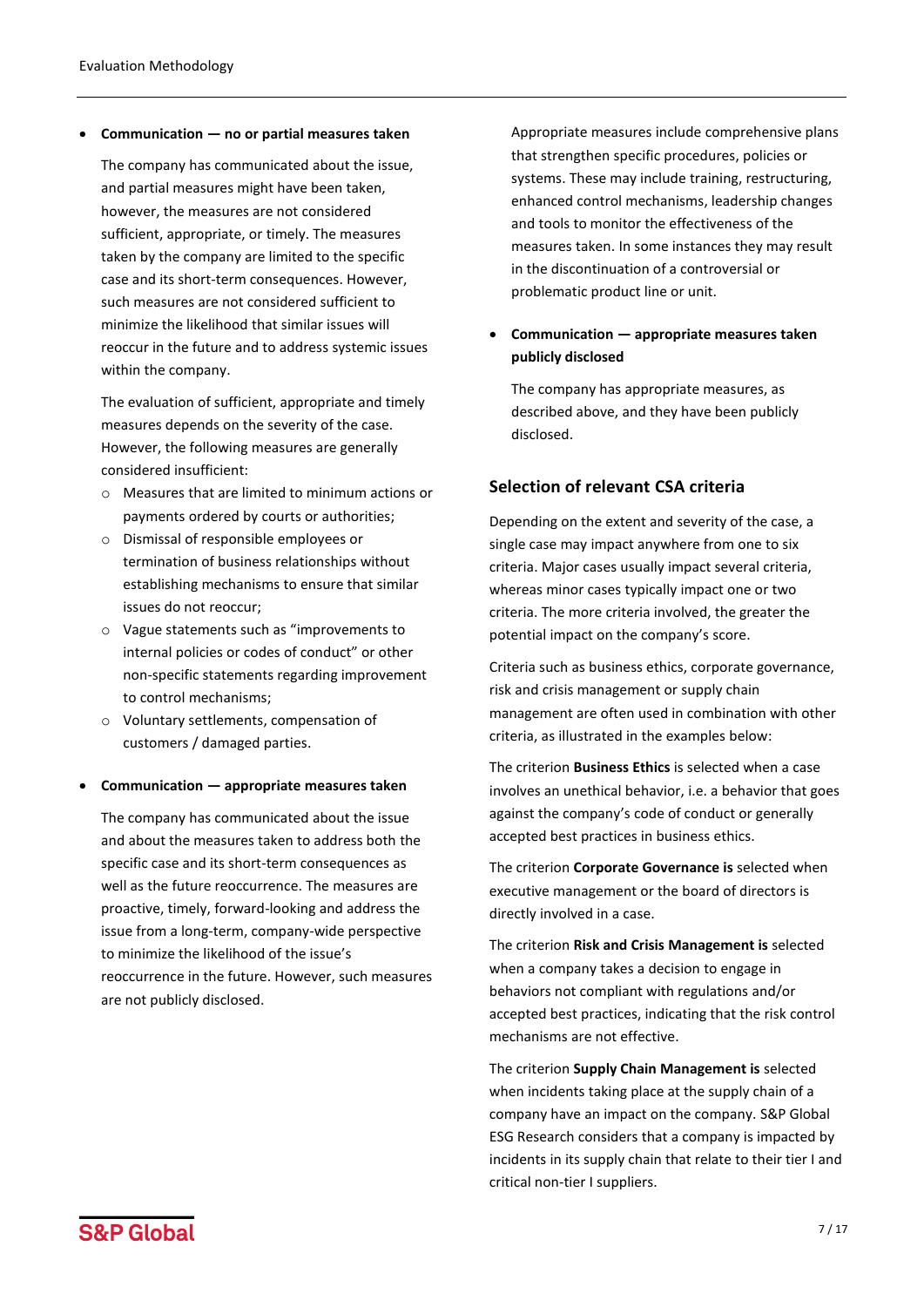#### **Examples:**

Overcharging customers impact both criteria Customer Relationship Management and Business Ethics, as such behaviors impact client relationships, but also involve unethical behavior that goes against accepted code of conduct best practices.

Bid-rigging and corruption allegations leading to the arrest of executive managers impact both criteria Business Ethics and Corporate Governance, as the arrest shows that corporate governance mechanisms did not work, and the behavior is against business ethics best practices.

Illegal funding of a foreign election campaign impact the criteria Business Ethics, Corporate Governance and Policy Influence. The behavior goes against business ethics as there is a breach of law, the board of directors is usually involved in making such a financing decision and the objective of the action is to influence policy.

Fines for violating US sanctions impact both criteria Risk and Crisis Management and Business Ethics, as the company decided to engage in non-compliant behavior, showing that risk control mechanisms are not appropriate, and the behavior goes against business ethics best practices.

Overstatement or misrepresentation of a company's results impact the criteria Risk and Crisis Management, Business Ethics and Corporate Governance. Such behaviors go against business ethics best practices, indicate that the company's risk control mechanisms are not appropriate, and implicate the company leadership who is responsible for signing off on financial results.

Child labor in the supply chain impacts both Human Rights and Supply Chain Management, as S&P Global ESG Research expects human rights policies to apply to a company's suppliers, but also expects a company to monitor such risks in its supply chain.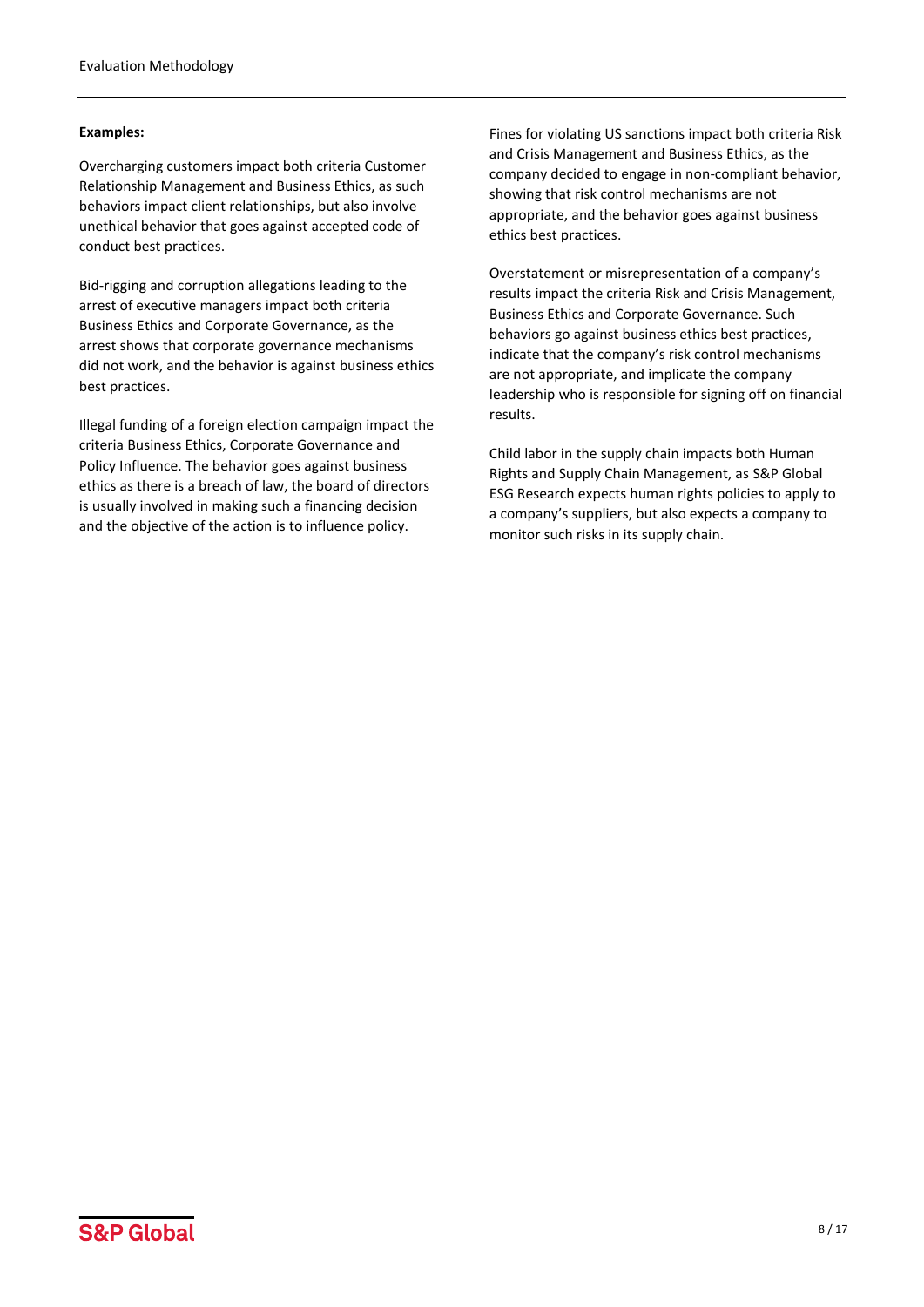# <span id="page-8-0"></span>**MSA Scoring Methodology**

This chapter explains how the assessment of a case is reflected in the S&P Global ESG Score of a company. With the objective of ensuring that severe controversies are well reflected in the final scores, the scoring methodology focuses on criterion-level impact.

Technically, this is implemented by assigning an MSA multiplier to relevant criteria. MSA questions in the CSA will remain, indicating that an MSA impact may be

applied to these criteria, but the question will no longer be part of the weighted scoring. The previous weight of the MSA question will be redistributed to the remaining questions in those criteria.

The impact of the scoring methodology for companies with and without MSA cases is illustrated in Chapter 2. This chapter focuses on the impact of MSA cases on company's scores.

### <span id="page-8-1"></span>**MSA score**

The first step in determining the score impact of a case on a criterion is to score each MSA case. The scoring matrix below displays how the company response rating and impact rating of a case determine the MSA score.

#### **Figure 1: Scoring matrix**

|                                                       | <b>Impact rating</b> |        |       |
|-------------------------------------------------------|----------------------|--------|-------|
| <b>Company response rating</b>                        | Major                | Medium | Minor |
| <b>No communication</b>                               | $\mathbf{0}$         | 40     |       |
| <b>Communication</b><br>- no, or partial measures     | 10                   | 50     | 70    |
| <b>Communication</b><br>$-$ appropriate measures      | 20                   | 60     | 80    |
| <b>Communication</b><br>- appropriate public measures | 30                   |        |       |

Source: S&P Global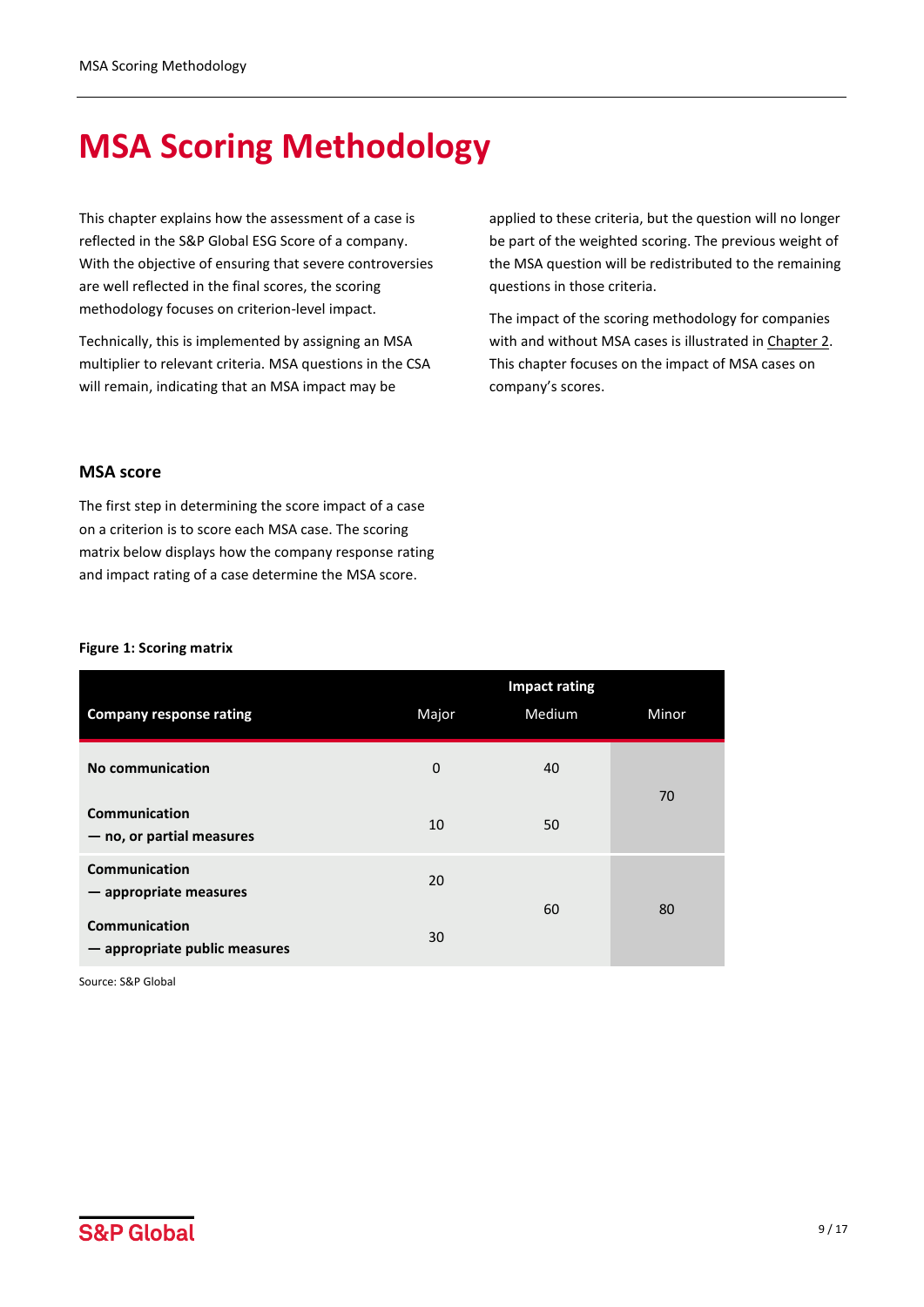### <span id="page-9-0"></span>**MSA score multiplier**

The second step involves determining the MSA score multiplier. Although a criterion may contain an MSA question, the MSA question is not given a standard weighting during the score aggregation to criterion level (compared to all other questions within the CSA). Instead of being applied at the question level, the MSA score will be translated into an MSA multiplier, which will then be applied to the affected criteria.

When the MSA score resulting from the table above is 40 or above, a multiplier of 0.6 will be applied to the criteria score. If the MSA score is 0, a multiplier of 0.8 is used to determine the impact of the MSA score on the criteria score. The objective of increasing the multiplier for severe cases is to increase the impact on the total score for major cases with no communication from the company, reflecting both the severity of the case and mismanagement by the company. Finally, if the MSA score is between 0 and 40, a multiplier of 0.8 to 0.6 is linearly used to determine the impact of the MSA score on the criteria score.

The table below displays the MSA multiplier applied for each possible MSA score.

#### **Figure 2: Multiplier table**

| <b>MSA score</b> | Multiplier (%) |
|------------------|----------------|
| $\mathbf 0$      | 80             |
| 10               | 75             |
| 20               | 70             |
| 30               | 65             |
| 40               | 60             |
| 50               | 60             |
| 60               | 60             |
| 70               | 60             |
| 80               | 60             |
| 90               | 60             |

Source: S&P Global

Figure 3 illustrates how the MSA score and the MSA score multiplier are aggregated into the final criterion score.

#### **Figure 3: MSA score multiplier**

### **Example 1: Major case, no company** response = severe impact



### Example 2: Minor case, very good company response = low impact



Source: S&P Global

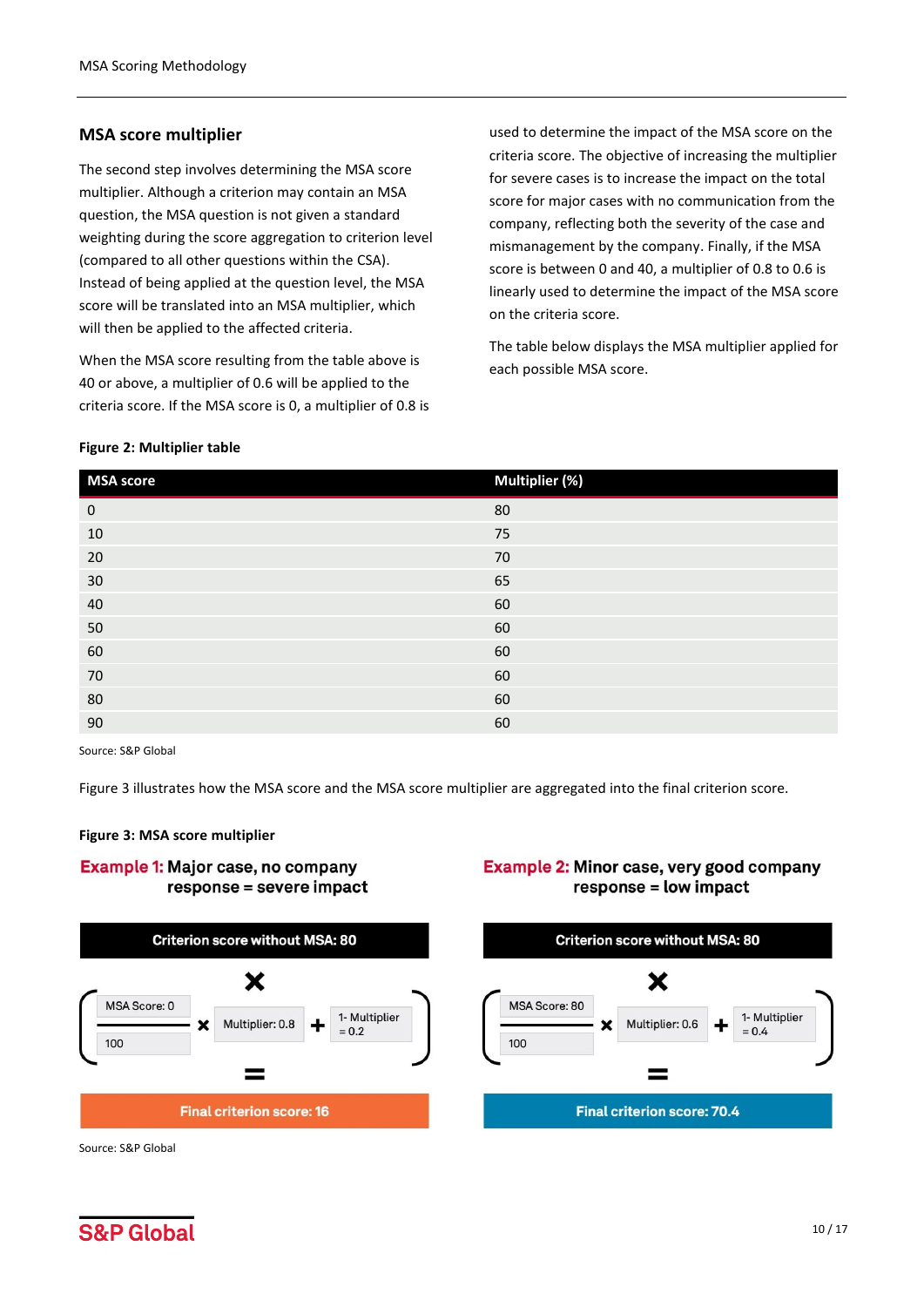# <span id="page-10-0"></span>**Multiple cases impacting the same criterion**

If multiple cases impact the same criterion, the sum of the score impacts is used to determine the impact on the criterion score.

#### **Example:**

Company A has three MSA cases impacting the Codes of Business Conduct criterion in the CSA, each with a score of 80:

- Case 1: Involvement in price fixing
- Case 2: Bribery allegations
- Case 3: Anti-competitive behavior

The final MSA score is 40, as the three negative score impacts (-20) are combined.

#### **Figure 4: Multiple MSA cases' cumulative impact at the criterion level**



Source: S&P Global

However, if all three cases impacting the same criterion relate to the same issue (ex: price-fixing), the cases will be assessed together as one case and the impact rating will be determined accordingly.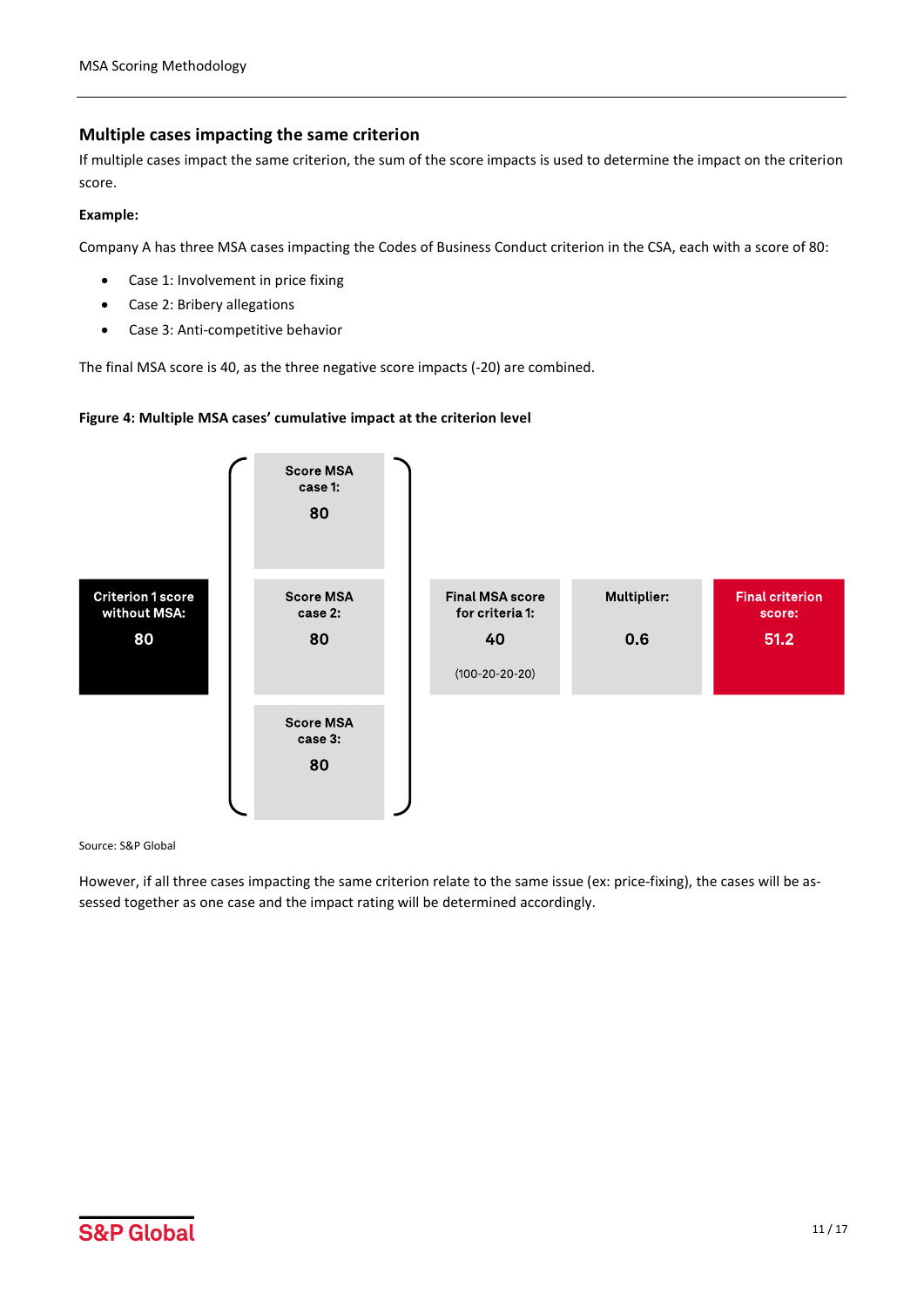# <span id="page-11-0"></span>**Quality Control**

S&P Global applies the same stringent quality control mechanisms to the review of Media & Stakeholder Analysis cases as it does to the CSA process.

S&P Global ESG Research works with RepRisk to ensure that news are effectively processed in a timely manner, and conducts its own additional media research and translation in case additional clarifications are needed.

The MSA Council, consisting of members of S&P Global ESG Research' management, reviews the most sensitive and complex cases with a medium and major impact to ensure consistency across industries, and provide a second opinion on analysts' assessments. The MSA Council collectively reviews these cases and if necessary, challenges the approach taken. The MSA Council makes the final judgment as to whether the proposed case is indeed a case or not, what the scoring impact should be, and which criteria should be impacted.

Through the MSA Council, an analyst may propose that an MSA case involving a DJSI member is escalated to the Dow Jones Sustainability Index Committee (DJSIC). The DJSIC will review the case and may independently take a decision on an immediate removal of a company from one or more indices. This decision is taken solely by the DJSIC and is communicated to all stakeholders simultaneously: if a company is removed by the DJSIC outside of the annual index review cycle, S&P Global publishes a press release on its website.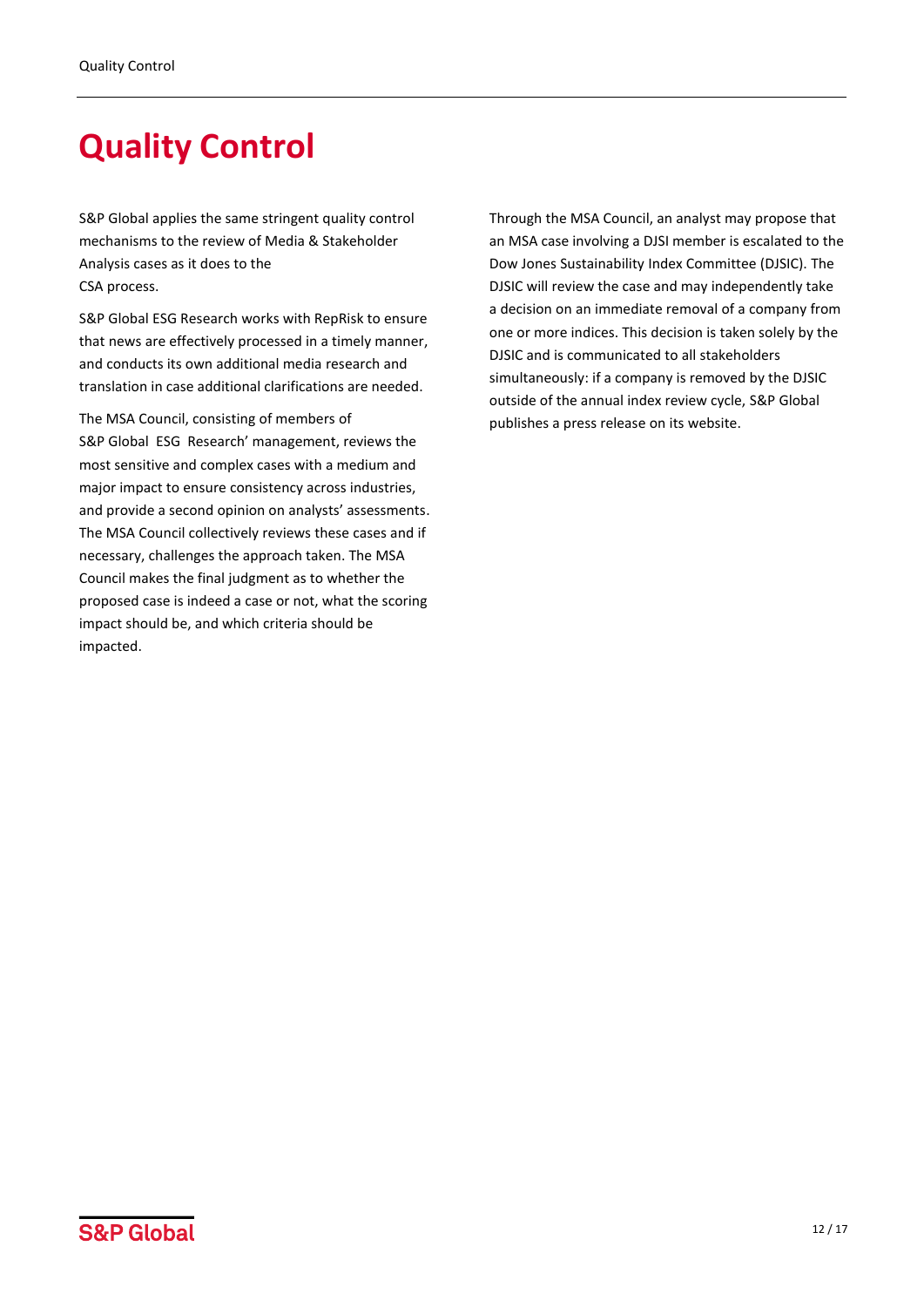# <span id="page-12-0"></span>**Monthly & Ad hoc review**

### <span id="page-12-1"></span>**Monthly review**

Since 2020, S&P Global performs the Media and Stakeholder Analysis on a monthly basis. A monthly MSA review allows S&P Global to react more proactively to incidents that concern assessed companies and to readjust the company's scores in case of a severe incident.

In order to maintain stability for investors and reduce index turnover, the Dow Jones Sustainability Indices selection process will continue to be performed on an annual basis, and a new selection will not occur on a monthly basis as a result of updated company scores. A very severe MSA case that is escalated to the Dow Jones Sustainability Index Committee may trigger an immediate removal of a company from an index. No reselection of the index components occurs if this takes place.

If during the monthly reviews, S&P Global ESG Research finds an incident implicating a company, the company

# <span id="page-12-2"></span>**Ad hoc review**

The Dow Jones Sustainability Index Committee will continue to monitor controversies and risks and will maintain its approach of removing companies on an ad hoc basis if the Committee determines that a company is no longer behaving in a manner consistent with their will be contacted and provided an opportunity to comment on the incident.

If upon reviewing the case and the company's response, the case's impact rating is determined to be medium or major, an immediate score recalculation will take place.

If a company's score is recalculated during the monthly review, the company will be informed and a new company benchmarking scorecard and MSA report will be published in S&P Global online assessment platform. The updated percentile ranking will also be published on Bloomberg.

If a case is determined to be minor, the MSA will be processed at the next *annual* score review and will be reflected in the company's score and relevant reports released at that time.

Cases created during a monthly review do not impact the DJSI selection. They are therefore considered again as part of the subsequent annual review.

S&P Global ESG Score. Such cases can be flagged to the MSA Council at any time during the year. The MSA Council decides if it should be escalated to the Index Committee, which in turn decides whether the company should be excluded.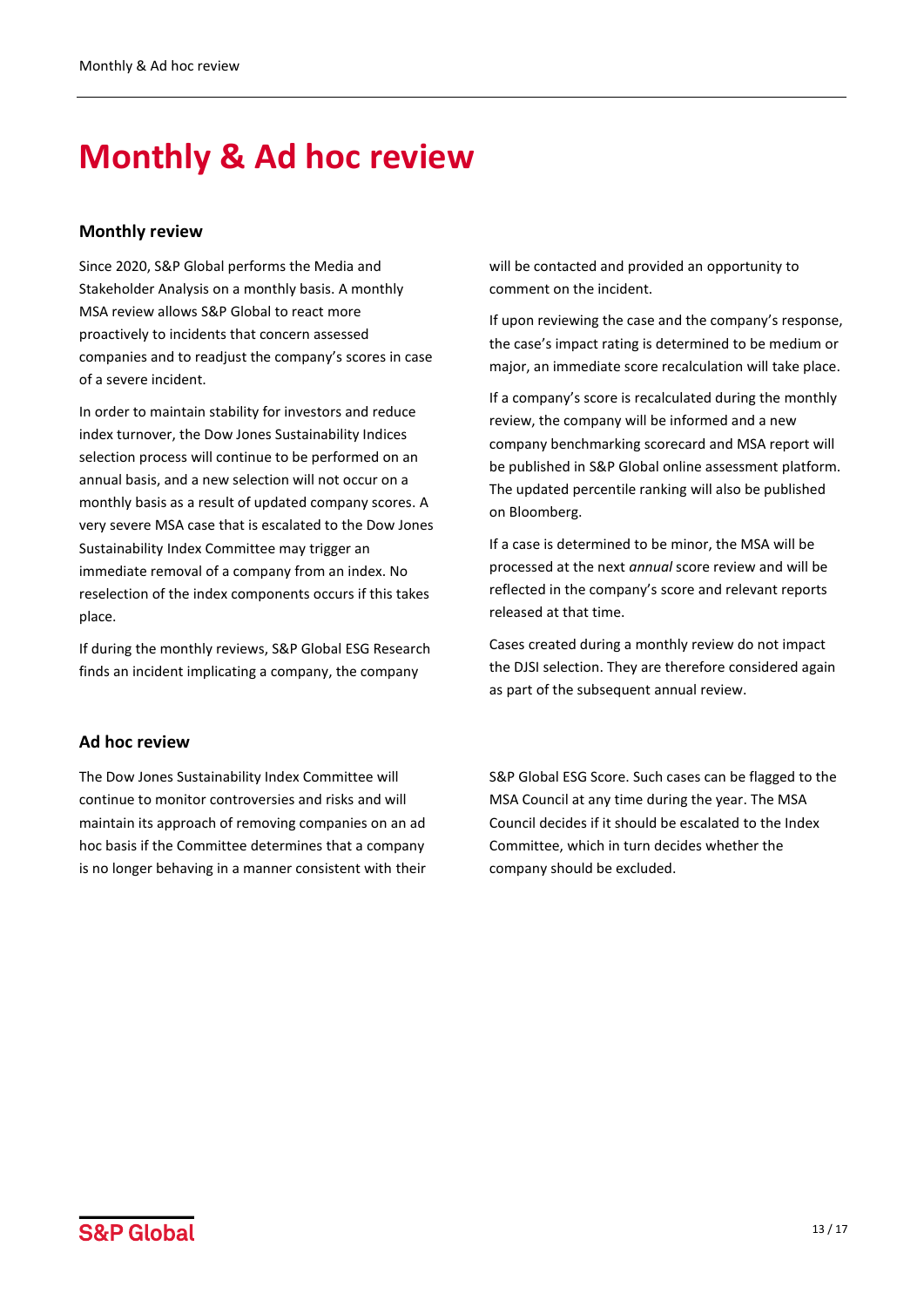# <span id="page-13-0"></span>**Communication**

# <span id="page-13-1"></span>**Request for information to companies**

The purpose of the MSA communication is to receive additional information from companies and allow them to give their perspective on the case. Companies will be given the opportunity to comment on all cases that may result in a score deduction.

Since 2017, MSA cases are displayed in the online assessment platform: companies are informed by email

# <span id="page-13-2"></span>**Communication about MSA results**

As part of the annual score review in September, companies receive a MSA report that informs them about the impact the MSA case(s) had on their score, at the criterion and company score level (S&P Global ESG Score).

During the monthly review, companies are notified when their score has been updated. If an MSA case is made for a company during the monthly review, the company will receive an MSA report and a new scorecard. Updated scores will be shared on the S&P Global when there is a case ready for their comment in the online assessment platform. Companies should complete the form available in the online assessment platform and directly add any links or supporting documents. Companies can save their work at any point, but should ensure that they submit their final response to S&P Global ESG Research by using the relevant option in the online assessment tool.

Market Intelligence Platform, the S&P Global public scores website and updated percentile ranks on the Bloomberg platform as part of the respective regular update schedules.

Due to the fact that the CSA scores are used as the foundation of many asset management and index products, it is not possible for S&P Global to share preliminary scores or impacts with participating companies. All market participants will be informed simultaneously.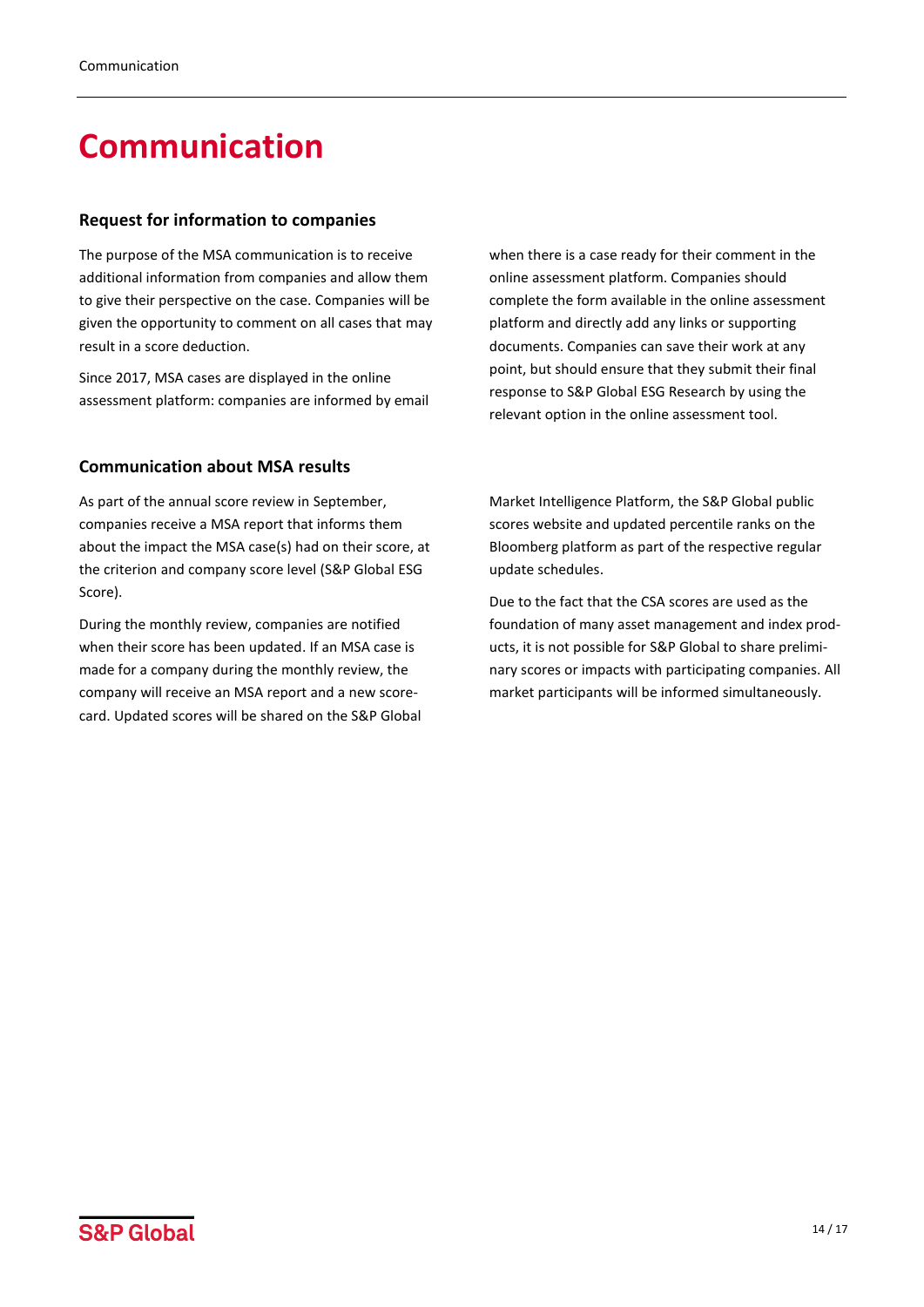# <span id="page-14-0"></span>**MSA case impact on the company's score**

This section illustrates how the scoring methodology affects the overall score aggregation from the question to total score level for companies with and without an MSA case.

#### **Figure 5: Methodology (without MSA case)**



Source: S&P Global

Above is an example of a company who has not had an MSA case and therefore their score is not impacted.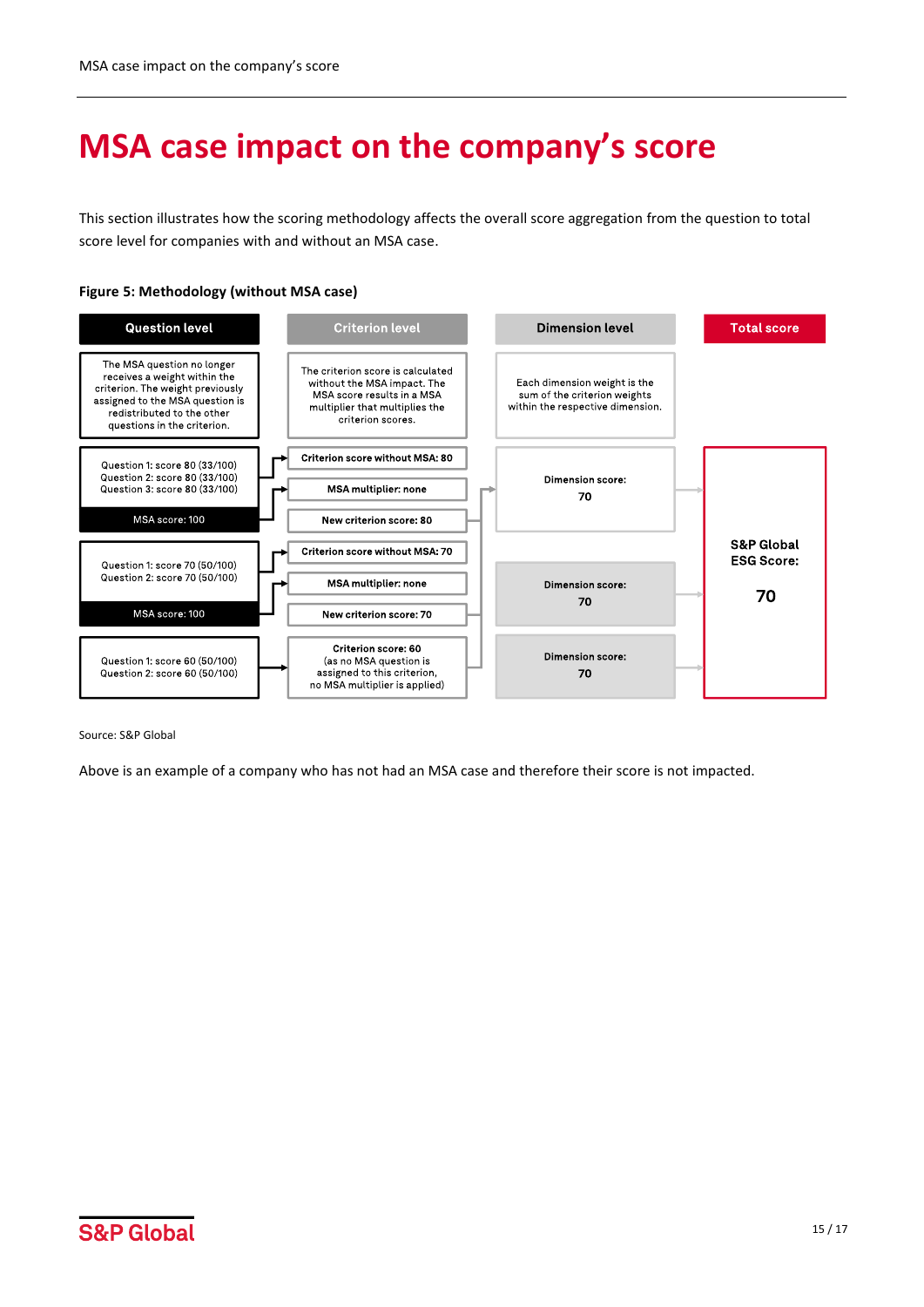

**Figure 6: Methodology (with one MSA case with a score of 40 impacting two criteria)**

#### Source: S&P Global

This example illustrates how the score of a company with one MSA case impacting two criteria drops to 62 due to the MSA multiplier. This is an illustrative example, i.e. the total score impact of the scoring methodology for a company with MSA impact varies significantly as a function of a company's industry performance and the score of the MSA case.